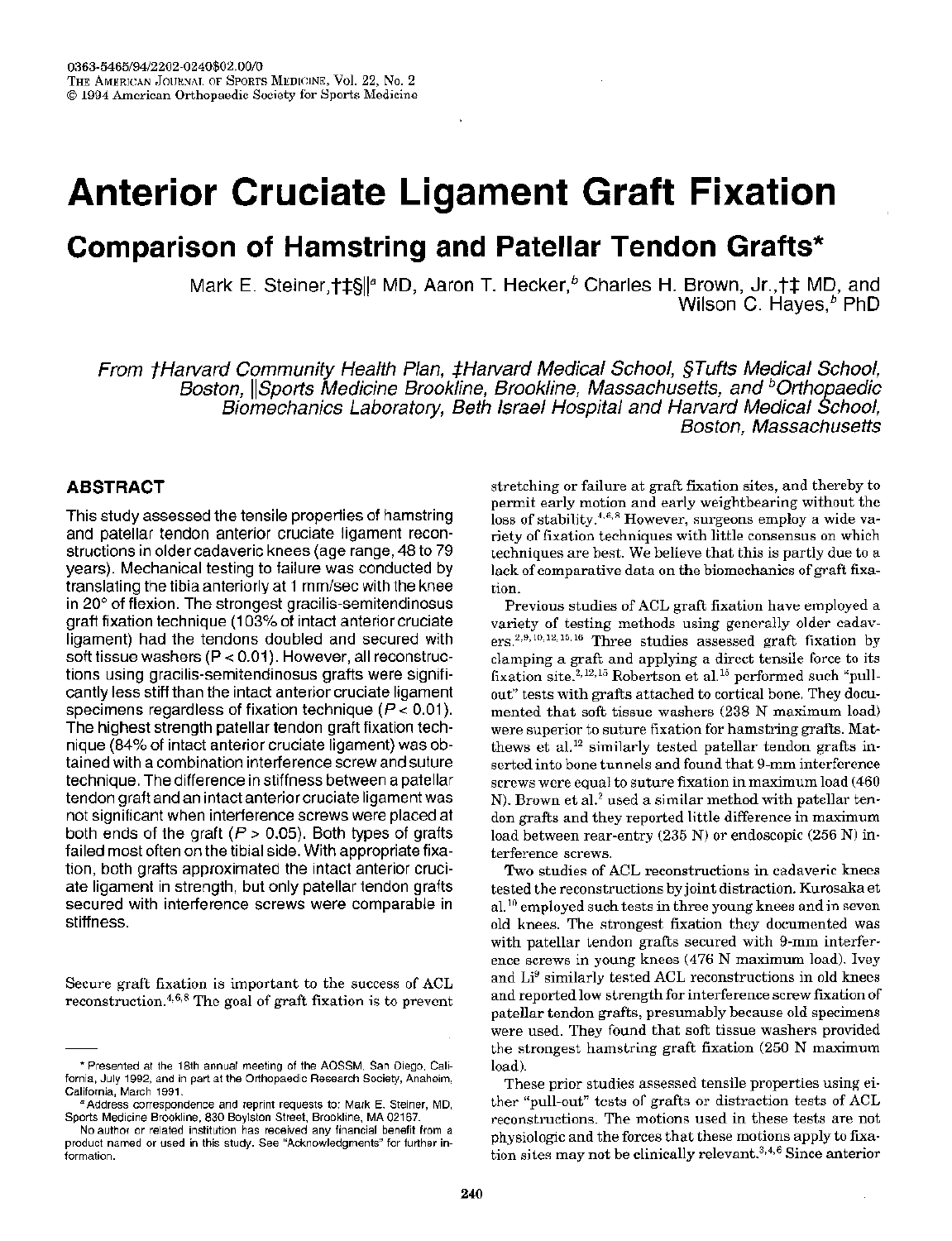tibial translation is the primary motion that applies stress to an ACL in vivo, we believe that it is the best motion to use when testing an ACL reconstruction in vitro.<sup>5,7,11</sup> The tensile properties of the intact ACL depend on the motion used in testing, and we believe that the tensile properties of an ACL reconstruction similarly depend on the motion used in testing.<sup>13,19</sup>

We assessed graft fixation by applying anterior tibial translation to cadaveric hamstring and patellar tendon ACL reconstructions. We tested some common fixation techniques and some previously unreported fixation techniques. Our first objective was to identify graft fixation techniques that yielded ACL reconstructions that were similar to the intact ACL in biomechanical properties. Our second objective was to compare the biomechanical properties of hamstring and patellar tendon ACL reconstructions.

### MATERIALS AND METHODS

Nineteen pairs of fresh human cadaveric knees (38 specimens) stored at  $-20^{\circ}$ C were used for testing. Because of bone fracture during testing, the results for one pair of knees from a 94-year-old cadaver were excluded. This left 18 pairs of knees (8 male and 10 female specimens) with an average age of 69.5 years (range, 48 to 79).

#### Specimen preparation

Dissection and specimen preparation were performed after thawing each knee for 24 hours at room temperature. Knees were excluded if by inspection they had severe degenerative arthritis, prior knee surgery, or prior major trauma. A 10-mm wide patellar tendon graft was harvested with bone plugs 25 mm in length at each end. The plugs were contoured to just pass through a 10-mm diameter sheath (part no. 013526, Acufex Microsurgical, Inc., Mansfield, MA). The gracilis and semitendinosus tendons were harvested by dissecting them from their respective muscles and leaving them either attached to the tibia or taking them as free grafts, depending on the fixation technique. The ACL was left intact in 14 knees for preliminary testing to establish intact ACL tensile properties. All other soft tissues and the fibula were dissected from the femur and tibia, leaving bone shafts a minimum of 18 cm in length. Normal saline was used to keep the specimens moist during the dissection and testing.

#### **Fixation techniques**

In each knee, an ACL reconstruction was first performed and tested using a gracilis and semitendinosus graft. This graft was then removed and an ACL reconstruction was performed and tested using a patellar tendon graft. Femoral and tibial drill holes were sized for the gracilis and semitendinosus grafts and were between 7 and 9 mm to allow easy passage of the grafts. For the ACL reconstructions using the patellar tendon grafts, the holes were rereamed to 10 mm. The femoral and tibial holes were drilled outside-in to the anatomic insertions of the ACL using a commercial drill guide system (Acufex Microsurgical, Inc.). Grafts were tensioned with the knee in extension and with the posterior femoral condyles and the posterior tibial plateau in the same coronal plane. We found by measurement that this technique produced intraarticular graft lengths to within 5 mm of the intact ACL resting length.

Four fixation techniques were evaluated using gracilis and semitendinosus grafts (Fig.1).

GSTsut. The gracilis and semitendinosus tendons were taken as free grafts. One suture, no. 2 Ethibond (Ethicon, Inc., Somerville, NJ), was placed in a whipstitch fashion (six throws) in the end of each tendon. The four suture strands at each end of the composite graft were tied to either a femoral or tibial post  $(25 \times 6.5 \text{ mm})$  screw and metal washer, Synthes Ltd., Paoli, PA).

DGSTsut. The gracilis and semitendinosus tendons were



Figure 1. The hamstring fixation techniques (see "Material and Methods" under "Fixation Techniques" for the description of each technique).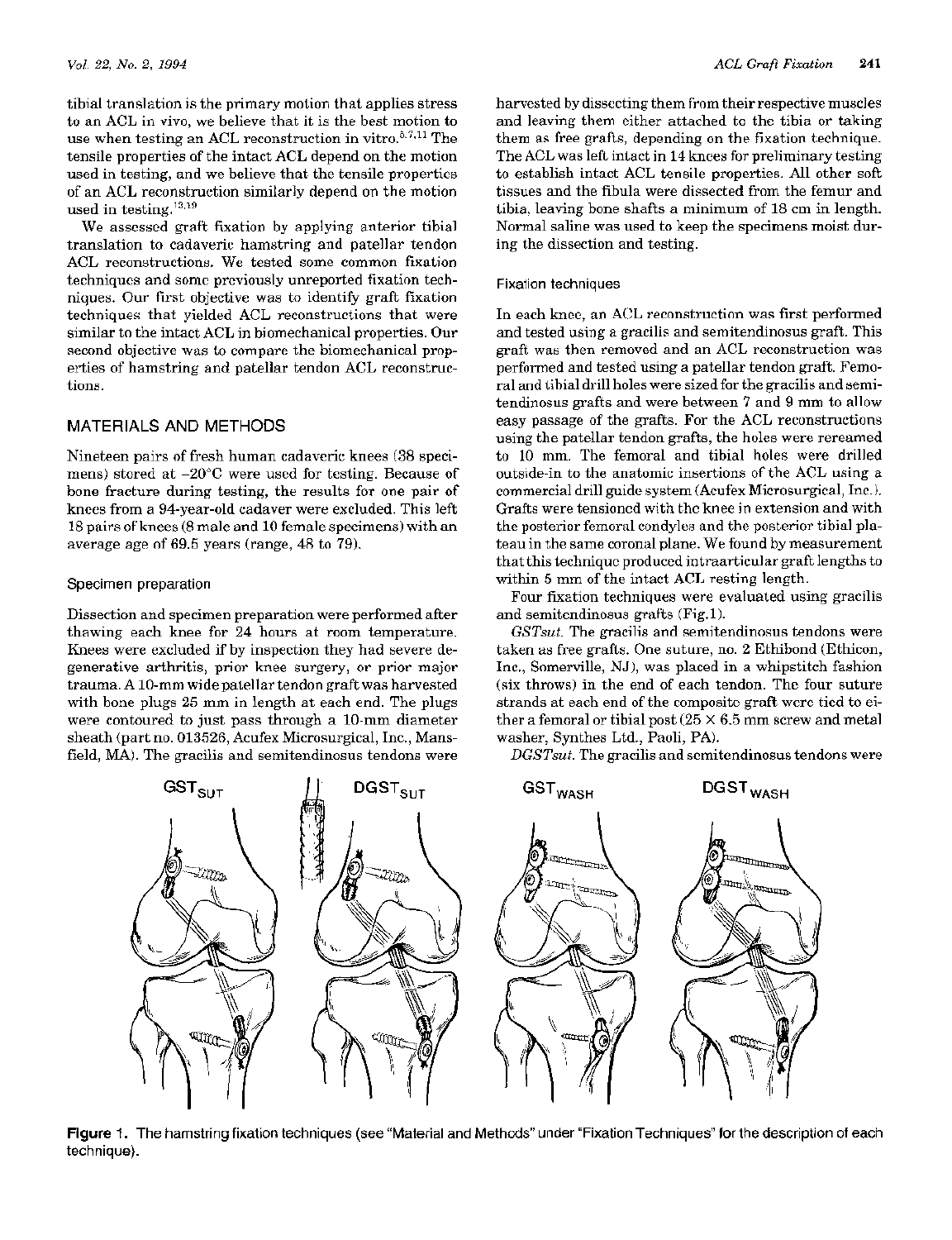taken as free grafts and bisected or doubled to produce four tendon limbs. One suture, no. 5 Ethibond (Ethicon, Inc.). was placed in whipstitch fashion (six throws) in the two gracilis limbs and another similar suture was placed in the two semitendinosus limbs. The four suture strands at each end of the composite graft were tied to either a femoral or tibial post ( $25 \times 6.5$  mm screw and metal washer, Synthes  $Ltd.$ ).

GSTwash. Single-limb gracilis and semitendinosus grafts were secured to the femur by weaving them in opposite directions around two soft tissue washers (6.0 mm, Synthes Ltd.) and bicortical screws (4.5 mm, Synthes Ltd.). The tendons were secured to the tibia by their biologic insertions and by one soft tissue washer (6.0 mm, Synthes Ltd.) and bicortical screw (4.5 mm, Synthes Ltd.).

 $DGSTwosh$ . The gracilis and semitendinosus tendons were taken as free grafts and folded to produce two looped ends and four free ends. The free ends were secured to the femur by two soft tissue washers and bicortical screws as in the GSTwash technique. The looped ends were secured to the tibia by three sutures (no. 5 Ethibond) placed through the looped ends and tied to a post (25  $\times$  6.5 mm screw and metal washer. Synthes Ltd.).

Four fixation techniques were evaluated for patellar tendon grafts (Fig. 2).

PTint. Femoral and tibial fixation was done with interference screws  $(9 \times 25$  mm, Acufex Microsurgical Inc.) placed in an "outside-in" position.

PTsut. Femoral and tibial fixation was done with three sutures (no. 5 Ethibond) placed through 2.0-mm diameter holes in each bone plug and tied to femoral and tibial posts  $(25 \times 6.5$  mm screws and metal washers, Synthes Ltd.).

PTendo. Femoral fixation was done with "endoscopic" interference screws (7.0  $\times$  25 mm., Acufex Microsurgical Inc.) placed in an inside-out position and tibial fixation with done with sutures, as in PTsut.

PTis-sut. This procedure combined interference screw (PTint) and suture fixation (PTsut) on the femur and tibia.

#### Biomechanical testing

Biomechanical tests were performed on the ACL reconstructions using an Instron 1331 materials testing machine (Instron Corp., Canton, MA). The femur and tibia were mounted using custom fixtures that held the knee in  $20^{\circ}$  of flexion. An approximately 2-mm separation of the articular surfaces was maintained to climinate femoraltibial shear forces. An 8-mm bolt was placed through each fixture and bone shaft to prevent axial rotation. Tests were conducted by translating the tibia anteriorly with all other motion constrained.

A preconditioning protocol was followed to eliminate crimping of the ACL grafts before testing. A preload of 50 N was applied, then the tibia was translated anteriorly 0.6 mm (approximately 2% strain) 10 times at 1 Hz, a 50-N load was then maintained until failure testing. The amount of translation that occurred during this conditioning process was not recorded, but visually it appeared to be no more than several millimeters. A tensile test was conducted by translating the tibia anteriorly 50 mm at 1 mm/sec. The mechanism of failure was recorded. Tensile properties were measured as previously described.<sup>17</sup> Yield load was taken as the point on the loaddisplacement curve where the slope first clearly decreased. Maximum load was the peak load sustained by the graft. Displacements at the yield and maximum load points were recorded. Stiffness was the slope of the curve in its linear region determined by fitting a tangential line to the load-displacement curve.<sup>17</sup> Stiffness is a parameter that best correlates with the clinical grading of joint "laxity" on physical examination. In a physical examination an examiner applies force to a knee and estimates the displacement that occurs. The greater the stiffness, the less the displacement for a given force and the lower the laxity grade.

To obtain baseline data on intact ACL strength, the femur-ACL-tibia complex was tested in 14 knees. In each



Figure 2. The patellar tendon fixation techniques (see "Materials and Methods" under "Fixation Techniques" for the description of each technique).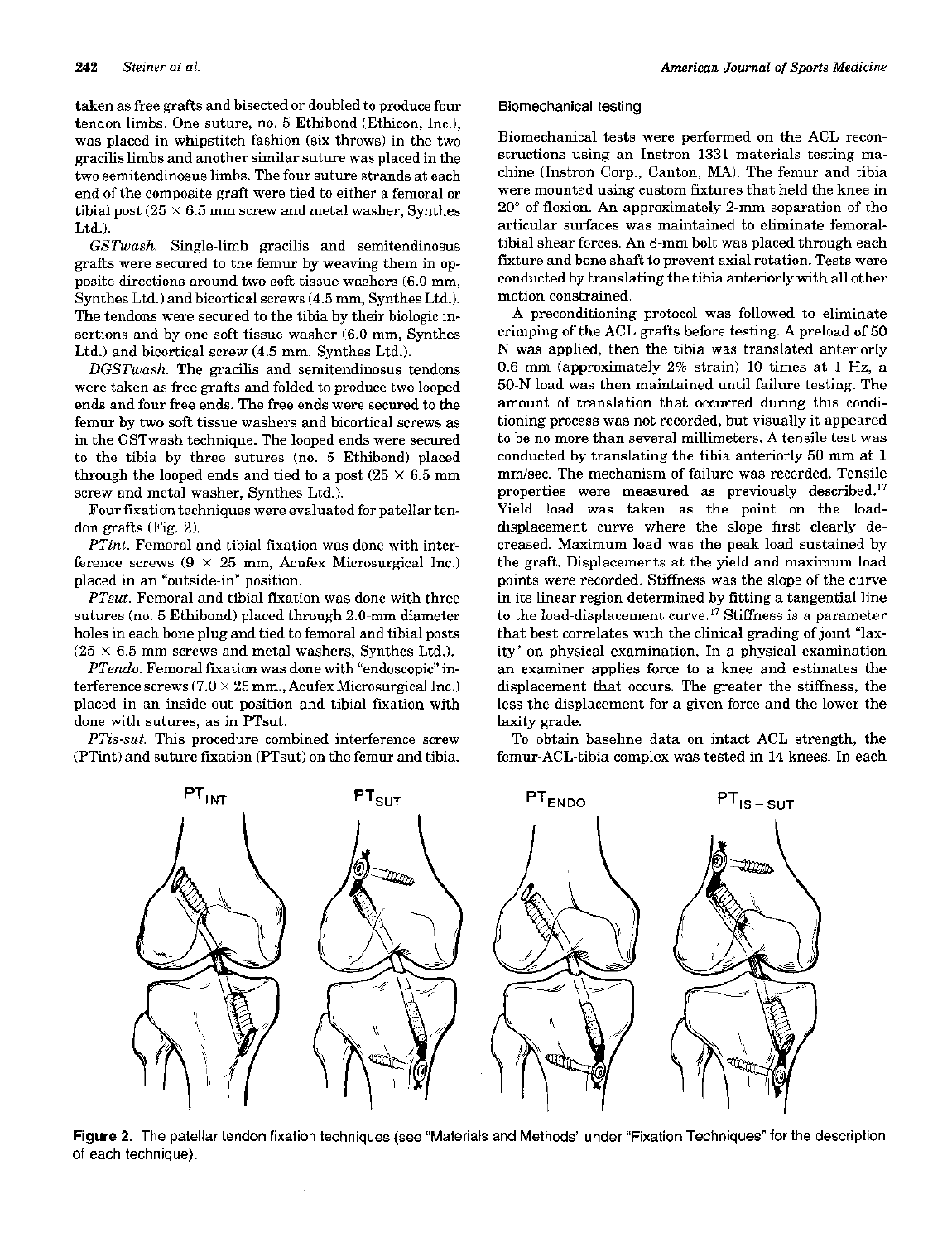| Side-to-side fixation techniques in each testing group"              |                                    |                                                                                |                                                |  |  |  |
|----------------------------------------------------------------------|------------------------------------|--------------------------------------------------------------------------------|------------------------------------------------|--|--|--|
| Group                                                                | ACL                                | GST*                                                                           | PT.                                            |  |  |  |
| 1 (7 pairs of knees)<br>2 (5 pairs of knees)<br>3 (6 pairs of knees) | Tested<br>Not tested<br>Not tested | GSTwash OTT/GSTwash TTC<br>GST was h/GST suit <sup>d</sup><br>DGSTwash/DGSTsut | PTint/PTsut<br>PTint/PTendo<br>PTis-sut/PTendo |  |  |  |

TABLE 1

<sup>e</sup> The fixation techniques are described in "Materials and Methods" under "Fixation Techniques," and they are depicted in Figures 1 and  $2$ .

<sup>6</sup> GST, gracilis and semitendinosus; OTT, graft placed over the top of the femoral condyle; TTC, graft placed through the femoral condyle. Patellon tendon.

 $<sup>d</sup>$  Because of errors in dissection and specimen preparation, two GST wash specimens were converted to GST sut specimens.</sup>

of these 14 knees, ACL reconstructions were performed and tested immediately after the intact ACL test.

TABLE 2 Tensile properties of the intact ACL and the graft fixation techniques (mean value with SD in parentheses)<sup>a</sup>  $\mathfrak{ment}^{\mathfrak{b}}$ 

| Structure          | Maximum Load<br>(N)    | <b>Stiffness</b><br>(N/mm) | Displaceme:<br>(nm) |
|--------------------|------------------------|----------------------------|---------------------|
| $ACL (N = 14)$     | 800 (469)              | 66 (26)                    | 12(5)               |
| GSTsut $(N = 7)$   | 335 (87) <sup>r</sup>  | $16(16)^c$                 | $26(12)^c$          |
| $DGSTsut (N = 6)$  | 573 (109)              | $18(5)^c$                  | 22(8)               |
| GSTwash $(N = 15)$ | 519 (165) <sup>c</sup> | $20(5)^{r}$                | $20(10)^{d}$        |
| $DGSTwash (N = 5)$ | 821 (219)              | $29(7)^c$                  | 26 (12)             |
| PTint $(N = 10)$   | $423(175)^{d}$         | 46 (24)                    | 10(5)               |
| PTsut $(N = 7)$    | $396 (124)^c$          | $27(13)^r$                 | 13(9)               |
| PTendo $(N = 11)$  | 588 (282)              | $33(14)^c$                 | 17 (10)             |
| PTis-sut $(N = 5)$ | 674 (206)              | 50 (21)                    | 8(14)               |
|                    |                        |                            |                     |

<sup>a</sup> The fixation techniques are described in "Materials and Methods" under "Fixation Techniques," and they are depicted in Figures 1 and 2.

<sup>*h*</sup> Displacement to point of initial failure when graft load first decreased.

Significantly different from intact ACL  $(P < 0.01)$ .

 $d$  Significantly different from intact ACL ( $P < 0.05$ ).

semitendinosus fixation group there was only one technique that exceeded the intact ACL in strength, DGSTwash (821  $\pm$  219 N). The DGSTwash and DGSTsut (573  $\pm$ 109 N) techniques were not significantly different in strength from the intact ACL  $(P > 0.05)$ . In a direct comparison  $(t$ -test), the DGSTwash technique was significantly stronger than the DGSTsut technique  $(P < 0.01)$ . Within the patellar tendon fixation group, no technique exceeded the intact ACL in strength. However, two techniques, PTendo (588  $\pm$  282 N) and PTis-sut (674  $\pm$  206 N), were not significantly different in strength from the intact  $ACL$  ( $P > 0.05$ ) (Table 2).

#### **Stiffness**

The average stiffness ( $\pm$ SD) for the intact ACL was 66  $\pm$ 26 N/mm, and there were no gracilis and semitendinosus or patellar tendon graft fixation techniques with higher values (Table 2). The global ANOVA for stiffness, comparing all fixation techniques including the intact ACL, was highly significant ( $P = 0.0001$ ). The stiffest hamstring graft, DGSTwash  $(29 \pm 7 \text{ N/mm})$  had less than half the stiffness of the intact ACL, and all of the gracilis and semitendinosus fixation techniques were significantly less stiff than the intact ACL  $(P < 0.01)$ . The doubled gracilis and semitendinosus grafts secured with washers were significantly stiffer than the doubled gracilis and semitendinosus grafts secured with sutures ( $P < 0.001$ , group t-test). The

While the variety of fixation methods evaluated prevented side-to-side statistical comparisons, a protocol was followed whereby different fixation techniques were randomized between the right and left knees from the same cadaver (Table 1). This was done to reduce the confounding effects of cadaveric variability. Using this protocol, the 18 pairs of cadaveric knees were divided into three groups. Within each group, two gracilis and semitendinosus fixation techniques and two patellar tendon fixation techniques were tested (Table 1). The GSTwash, PTint, and PTendo fixation techniques were tested in two groups; therefore, a greater number of observations were obtained using these three techniques.

For comparative purposes, 5 GSTwash grafts were routed over the top of the femoral condyle and 10 GSTwash grafts were placed through the femoral condyle. The tensile properties for these two graft placements did not differ significantly ( $P > 0.45$ ); therefore, the results for these two graft placements were pooled.

Data for six knees were not available because of failures in dissection (two knees), failures in data acquisition (two knees), and severe tibial plateau fractures (two knees). The mean ages of the cadaveric knees used for each fixation technique varied slightly (range, 64 to 71 years), but not significantly ( $P > 0.18$ ).

#### Statistical analysis

Statistical analysis was performed using the SAS statistical package (SAS Institute, Cary, NC). A two-way analysis of variation (ANOVA) was performed with fixation technique and cadaver as the model variables. Dunnett's procedure was used to adjust for multiple comparisons when contrasting each fixation technique to the intact ACL. Secondary comparisons between specific fixation techniques were performed using two-sample and paired  $t$ -tests.

#### **RESULTS**

#### Maximum load

The average maximum load  $(\pm SD)$  of the intact ACL was  $800 \pm 469$  N (Table 2). The global ANOVA for maximum load comparing all fixation techniques and the intact ACL was highly significant ( $P = 0.003$ ). Within the gracilis and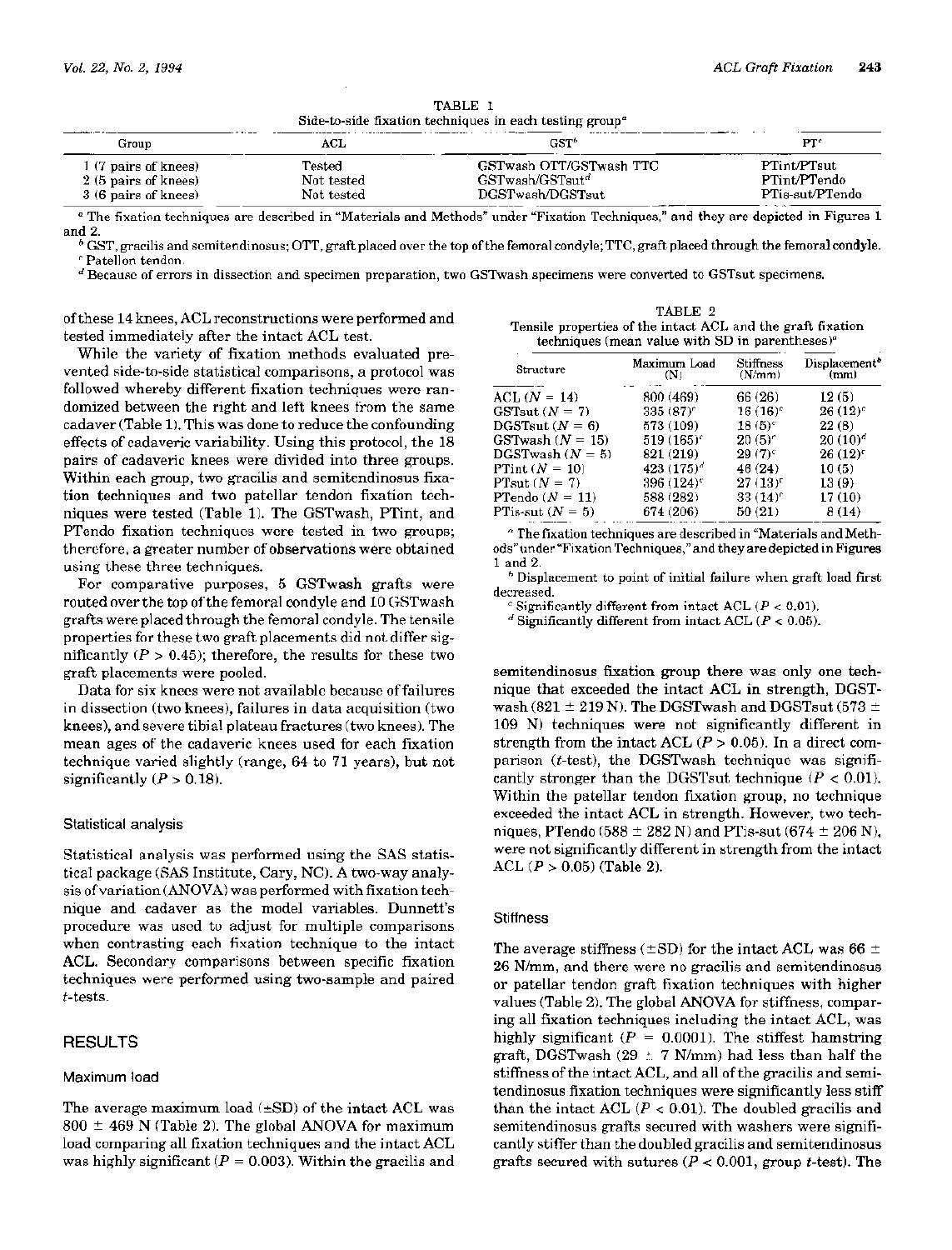PTint (46  $\pm$  24 N/mm) and PTis-sut (50  $\pm$  21) N/mm fixation techniques had stiffness values close to that of the intact ACL. These stiffness values were not significantly different from the stiffness value of the intact ACL  $(P >$ 0.05). Both of these techniques placed interference screws at both ends of the graft.

#### Displacement at yield load

The intact ACL began to fail (displacement at yield load) at an average displacement  $(\pm SD)$  of  $12 \pm 5$  mm. The global ANOVA for displacement at yield load comparing all fixation techniques including the intact ACL was highly significant ( $P = 0.001$ ). All of the gracilis and semitendinosus grafts began to fail at higher average displacements, 20 mm or greater, than the intact ACL. This difference was significant ( $P < 0.05$ ) for all of the techniques except DG-STsut ( $P < 0.07$ ). The patellar tendon grafts failed on average at shorter displacements than the gracilis and semitendinosus grafts. Two patellar tendon fixation techniques, PTint (10  $\pm$  2 mm) and PTis-sut (8  $\pm$  2 mm), failed at shorter average displacements than the intact ACL. None of the failure displacements for the patellar tendon grafts were significantly different than the initial failure displacement for the intact ACL  $(P > 0.05)$ .

#### Mechanism of failure

There were some characteristic mechanisms of failure for each gracilis and semitendinosus and patellar tendon fixation technique (Table 3). The GSTwash grafts failed by tearing at their tibial biologic insertions, combined with slippage beneath the tibial washer. The GSTsut grafts failed by either suture rupture or graft-suture disruption. The DGSTwash and DGSTsut grafts failed by a generalized stretching of the entire graft, sometimes accompanied by tibial post pull-out or suture rupture. Patellar tendon grafts secured by sutures (PTsut, PTendo, and PTis-sut)

TABLE 3 Mode of failure and incidence for ACL reconstructions

| Structure       | Mode of failure                                   | Incidence |
|-----------------|---------------------------------------------------|-----------|
| GSTsut          | Suture rupture and suture-tendon<br>disruption    | 4         |
|                 | Suture-tendon disruption                          | 2         |
|                 | Suture rupture                                    | 1         |
| <b>DGSTsut</b>  | Suture-tendon stretch, no disruption              | 5         |
|                 | Tibial post pullout                               | 1         |
| GSTwash         | Pullout beneath tibial washer                     | 15        |
| DGSTwash        | Tendon stretch, no disruption                     | 2         |
|                 | Tibial post pullout                               | 2         |
|                 | Suture rupture                                    | 1         |
| PTint           | Pullout around tibial screw                       | 8         |
|                 | Pullout around femoral screw                      | 2         |
| $PT_{\rm Sult}$ | Bone-tendon rupture                               | 3         |
|                 | Bone plug fracture                                | 3         |
|                 | Tibial post pullout                               | 1         |
| PTendo          | Bone plug fracture                                | 6         |
|                 | Pullout around femoral screw                      | 3         |
|                 | Bone-tendon rupture                               | 2         |
| PTis-sut        | Bone plug fracture                                | 4         |
|                 | Pullout around tibial screw and<br>suture rupture | 1         |

often failed by fracture of the bone plugs at a suture hole. The PTint grafts failed in all cases by bone plug slippage past interference screws, usually on the tibial side. The PTendo and PTis-sut techniques failed by a combination of mechanisms.

#### Age and tensile parameters

For the intact ACL and for each graft fixation technique, correlation coefficients were calculated between age and, in turn, maximum load, stiffness, and displacement at yield load. The only significant correlations with age were stiffness ( $R^2 = 0.682$ ,  $P < 0.01$ ) and maximum load ( $R^2 = 0.454$ ,  $P = 0.013$  for the intact ACL group. No significant or consistent trends were otherwise noted between age and graft tensile properties.

#### **DISCUSSION**

In this cadaveric study, hamstring and patellar tendon ACL reconstructions were performed with graft placements and graft attachments similar to those used clinically. The ACL reconstructed knees were tested to failure by translating the tibia anteriorly. This testing method applied forces to the reconstructed ACL using the primary knee motion that applies stress to the ACL.<sup>5,7,11</sup> This is important because of graft bending at drill hole entrance and exit sites.<sup>3</sup> When a graft is pulled at an angle to a drill hole, some shear forces are generated between the graft and the edge of the drill hole.<sup>3</sup> These shear forces will stress shield the graft fixation site. Such stress shielding is likely to be minimal in pull-out tests when grafts are pulled in line with bone tunnels; such stress shielding will not be physiologic in knee distraction tests. It has been demonstrated that the intact ACL has mechanical properties that are affected by the motion used in testing, $13,19$  and we believe that this same relationship exists with an ACL reconstruction. Therefore, anterior tibial translation was chosen as the testing motion in this study.

The strongest gracilis and semitendinosus fixation identified in this study occurred when the tendons were doubled, the free ends wrapped around two femoral soft tissue washers, and the closed ends looped around a tibial post. The tensile strength of this fixation was considerably greater than has been previously reported (250 N maximum load) with hamstring grafts.<sup>9</sup> The strength of this fixation was comparable with that of our control ACL specimens, but the stiffness (29 N/mm) was less than half that of the controls.

We noted that gracilis and semitendinosus grafts left with the natural attachments to the tibia (GSTwash) were relatively weak because of failure by slow tearing from their tibial insertions, despite the reinforcement of a washer. Ivey and Li<sup>9</sup> also documented that the biologic insertions of hamstring tendons were relatively weak (250 N maximum load) when the tendons were pulled at a right angle to their normal alignment.

All hamstring grafts with suture fixation failed with prolonged pullouts, culminating in either complete suturegraft disruption (GSTsut) or marked graft stretching without disruption (DGSTsut). The washer technique was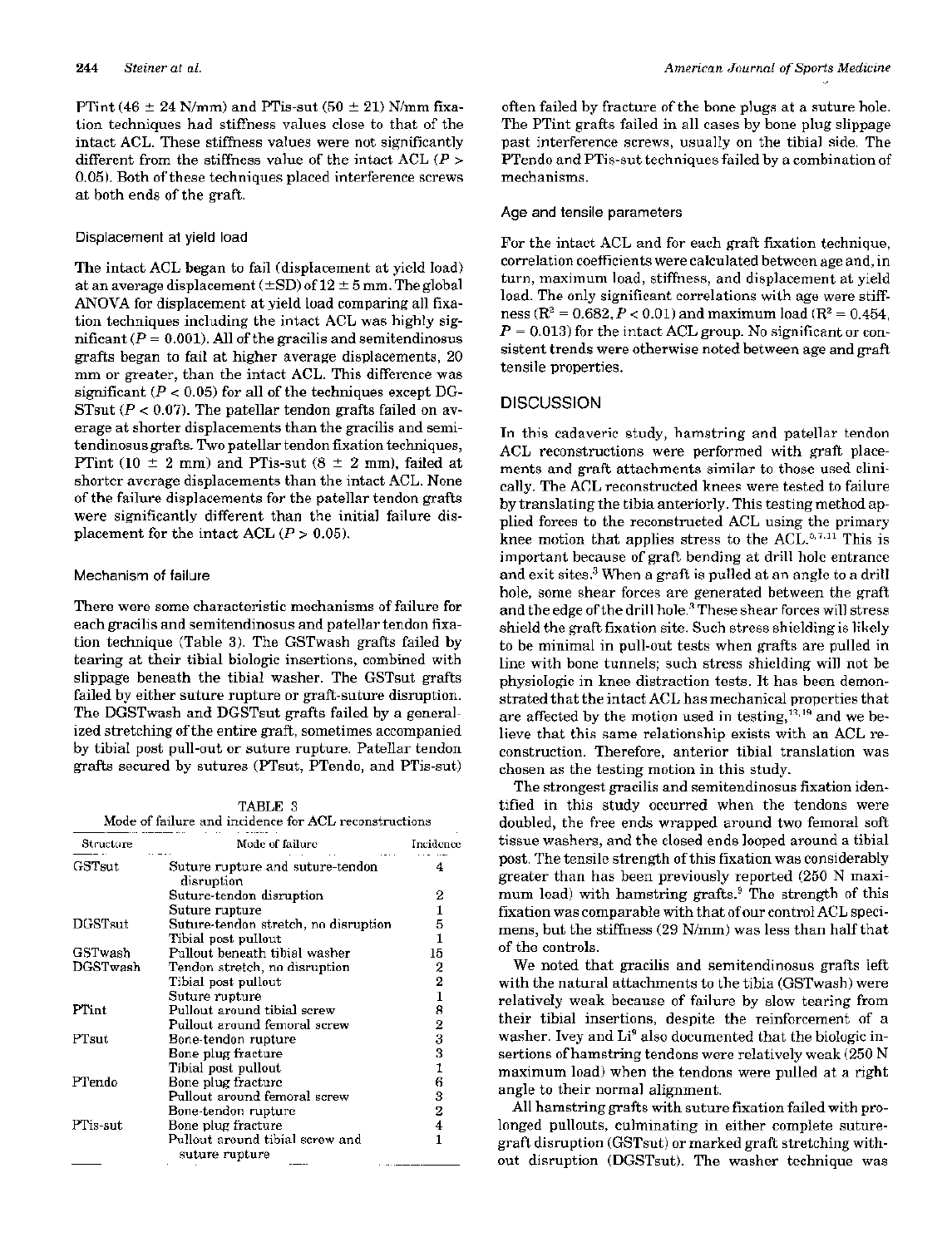superior to the suture technique in achieving hamstring ACL reconstructions with closer-to-normal strength and stiffness. Robertson et al.<sup>15</sup> similarly reported greater strength with washers (179 N maximum load) as compared with sutures (71 N maximum load) in the fixation of tendinous tissues.

In contrast to the hamstring ACL reconstructions, the ACL reconstructions using patellar tendon grafts were notable for their close-to-normal ACL stiffness (Fig. 3). The use of interference screws at both ends of the graft resulted in maximum stiffness (46 mm to 50 N/mm). Coincident with this increased stiffness were small displacements to failure (8 to 10 mm). Patellar tendon grafts failed generally on the tibial side by bone block slippage past interference screws or by bone block fracture through suture holes. Bone block fractures were not seen when interference screws were used alone, perhaps because interference screws distribute stress evenly along the bone plugs.<sup>16</sup> Suture fixation of patellar tendon grafts produced longer composite grafts (suture-bone-tendon-bone-suture), which was reflected in a trend toward lower stiffness (27 N/mm).<sup>6,9</sup>

The knees with patellar tendon grafts that had the highest absolute values for maximum load (674 N) and stiffness (50 N/mm) had interference screws and sutures placed at both ends of the grafts. The strength and stiffness of these ACL reconstructions were not significantly different than that of the intact ACL. In three young cadaveric knees. Kurosaka et al.<sup>10</sup> reported the highest previous fixation strength (476  $\pm$  192 N) and stiffness (58  $\pm$  8 N/mm) of patellar tendon grafts using interference screws alone. For comparison, our ACL reconstructions on older cadaveric knees using patellar tendon grafts secured with interference screws alone had a strength of  $423 \pm 125$  N and a stiffness of  $46 \pm 24$  N/mm.



Figure 3. Load-displacement curves for the intact ACL and each graft-fixation technique combination. The points of 50 N preload, yield load, and maximum load were connected to produce the curves for each technique. (PT grafts in yellow, GST grafts in turquoise).

Patellar tendon grafts secured with femoral inside-out interference screws and tibial sutures (PTendo) were not significantly different in strength from the intact ACL, but their stiffness (33 N/mm) was below that for the intact ACL. There were two technical differences between our PTendo fixation technique and the clinical endoscopic fixation technique.<sup>14</sup> First, the drill holes in this study were produced by drilling outside-in, using a conventional drill guide, while clinical endoscopic drill holes are drilled inside-out, using an endoscopic drill guide.<sup>14</sup> The orientation of these two types of drill holes is different, with the conventional drill hole having a more acute angle to the shaft of the femur.<sup>3,14</sup> We speculate that the sharper bend of a graft into a conventional drill hole creates greater shear forces that stress shield the femoral fixation site.<sup>3</sup> Second, inside-out screws were inserted directly in line with the holes in this study and not at an angle to the hole, as can occur clinically.<sup>1</sup> These two factors—hole alignment and ease of screw placement-would suggest that our in vitro techniques provide upper bounds on the strength and stiffness of the endoscopic technique.

Reported strength values for the intact ACL in older cadavers have ranged from  $415$  to  $734$  N.<sup>4,9,10,13,19</sup> These prior studies employed joint distraction either in line with the femur, tibia, or ACL. Our slightly higher value of 800 N suggests that the ACL resists anterior tibial translation better than femoral-tibial distraction. Conversely, our stiffness value of 66 N/mm for the intact ACL is lower than has previously been reported using joint distraction in older cadavers (74 to 129 N/mm).<sup>9,10,13,19</sup> This difference in stiffness may be due to bending of the femur and tibia during our tests. Such bending was observed, but attempts to measure it with calipers were unsuccessful.

For reference, average strength measurements for young ACL specimens have been reported to be as high as 2160 N and stiffness measurements as high as 242 N/mm.<sup>19</sup> Also, it has been suggested that loads up to 445 N are applied to the ACL during activities of daily living.<sup> $7,11,13$ </sup>

We tested patellar tendon grafts after we tested gracilis and semitendinosus grafts on the same knees; it is possible that this may have biased the patellar tendon results. Cancellous bone along the femoral and tibial canals may have been weakened by hamstring graft testing, which could particularly affect the results of interference screw fixation. However, the protocol did necessitate enlarging the bone tunnels before patellar tendon graft fixation and we believe this eliminated areas of bone injury created by gracilis and semitendinosus testing. When screws were placed in cortical bone for patellar tendon fixation, the screws were placed away from any prior drill holes used for gracilis and semitendinosus fixation. In two knees, hamstring grafts failed by cortical fractures about the tibial holes. The results for these two specimens were not reported, and patellar tendon grafts were not tested in these two knees.

Our study had three important limitations. The first was donor age. The mechanical properties of connective tissues deteriorate with age, and the knees used in this study were from older donors.<sup>4,19</sup> If we had tested specimens from the 2nd and 3rd decades of life (the age range within which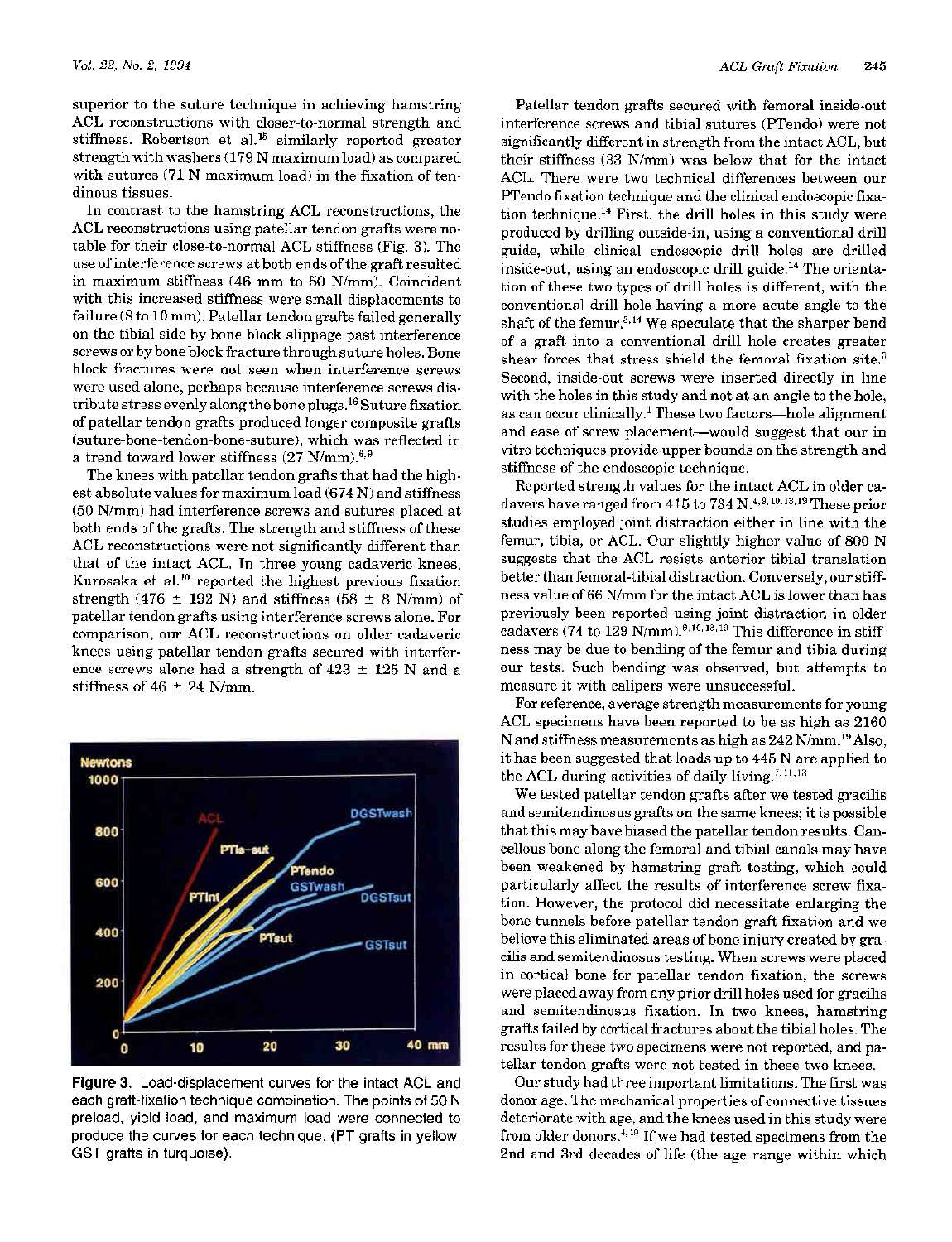most ACL reconstructions are performed), then it is probable that greater strength and stiffness measurements would have been made. Our conclusions could be affected if some fixation techniques were relatively more dependent on cadaveric age. We speculate that our use of older cadavers may have biased the results against interference screw fixation because that technique depends particularly on bone quality.<sup>9.10</sup> Yet, within the age range we tested (48 to 79 years), we did not find a correlation between cadaveric age and graft fixation tensile properties. The only agerelated parameters we did document were strength and stiffness in the control ACL specimens.

The second potential limitation was the static nature of the tensile tests. We tested ACL reconstructions using a static displacement test to failure, but in the clinical setting, forces well below the threshold for failure are applied dvnamically to ACL reconstructions.<sup>7,11</sup> It is possible that some fixation techniques that appear strong statically may prove clinically weak under conditions of dynamic loading. Dynamic loading of cadaveric ACL reconstructions has been reported,<sup>3</sup> but the technique has limitations because of graft abrasion at bone tunnels and because, if loading is done over hours, soft tissue deterioration will occur.<sup>3,18</sup>

The third limitation was the potential variability in healing between different grafts and the impact of fixation on this healing.<sup>4</sup> We only studied the biomechanical properties of ACL reconstructions as they would appear immediately after surgery. It is possible that some graft-fixation combinations, while being statically strong, might fail clinically because of slow or poor graft healing. We believe that in vitro tests provide only a first-order evaluation of graft fixation and that animal and clinical studies are required to fully validate a fixation technique.<sup>4,17</sup>

Based on our in vitro testing of ACL reconstructions, we suggest that hamstring grafts be doubled and fixed to the femur with washers, and fixed to the tibia by looping the grafts around a post. We suggest that patellar tendon grafts be fixed with interference screws backed up by sutures, particularly on the tibial side. We note that ACL reconstructions using patellar tendon grafts and interference screws have a closer-to-normal ACL stiffness than do hamstring grafts. Clinical studies will be necessary to determine the impact of this difference in stiffness on surgical outcome.

#### ACKNOWLEDGMENTS

We thank James Karlson, MD, Kim Stimpson, MD, Mark Ghilarducci, MD, and Brad Chayet, MD, for their assistance in the surgical dissections. We also thank David A. Amato, PhD, of the Department of Biostatistics, Harvard School of Public Health, and Elizabeth R. Myers, PhD, of the Orthopaedic Biomechanics Laboratory, for advice and assistance with the statistical analysis. Equipment and supplies for this study were provided by Acufex Microsurgical, Inc., and Synthes, Ltd. This study was supported by a grant from the Harvard Community Health Plan Foundation and the Maurice E. Muller Professorship in Biomechanics at Harvard Medical School (WCH).

#### **REFERENCES**

- 1. Bach BR Jr: Potential pitfalls of Kurosaka screw interference fixation for ACL surgery. Am J Knee Surg 2: 76-82, 1989
- 2. Brown CH Jr, Hecker AT, Hipp JA, et al: The biomechanics of interference screw fixation of patellar tendon anterior cruciate ligament grafts.  $AmJ$ Sports Med 21: 880-886, 1993
- Burks R. Daniel D. Losse G: The effect of continuous passive motion on anterior cruciate ligament reconstruction stability. Am J Sports Med 12: 323-327. 1984
- 4. Butler DL: Evaluation of fixation methods in cruciate ligament reconstruction. Instr Course Lect 23: 173-183, 1987
- Butler DL, Noyes FR, Grood ES: Ligamentous restraints to anteriorposterior drawer in the human knee. J Bone Joint Surg 62A: 259-270, 1980
- Daniel DM: Principles of knee ligament surgery, in Daniel DM, Akeson W. O'Connor (eds): Knee Ligaments Structure, Function, Injury, and Repair. New York, Raven Press, 1990, pp 11-30
- $\overline{z}$ Henning CE, Lynch, MA, Glick KR Jr: An in vivo strain gage study of elongation of the ACL. Am J Sports Med 13: 22-26, 1985
- Holden JP, Grood ES, Butter, DL, et al: Biomechanics of fascia lata ligament replacements: Early postoperative changes in the goat. J Orthop Res 6: 639-647, 1988
- Ivey M. Li F: Tensile strength of soft tissue fixations about the knee. Am J. Knee Surg 4: 18-23, 1991
- 10. Kurosaka M, Yoshiya S, Andrish JT: A biomechanical comparison of different surgical techniques of graft fixation in anterior cruciate ligament reconstruction. Am J Sports Med 15: 225-229, 1987
- 11. Markolf KL, Gorek J, Kabo JM, et al: Direct measurement of resultant forces in the anterior cruciate ligament. J Bone Joint Surg 72A: 557-567, 1990
- 12. Matthews LS, Yahiro MA, Lawrence SJ, et al: Fixation strengths of bone-patellar tendon-bone grafts (abstract). Am J Sports Med 18:556-557. 1990
- 13. Noves FR, Butler DL, Grood ES: Biomechanical analysis of human ligament grafts used in knee ligament repairs and reconstruction. J Bone Joint Sura 66A: 344-352, 1984
- $14$ Paulos LE, Cherf J, Rosenberg TD: Anterior cruciate ligament reconstruction with autografts. Clin Sports Med 10: 469-485, 1991
- 15. Robertson DB, Daniel DM, Biden E: Soft tissue fixation to bone. Am J Sports Med 14: 398-403, 1986
- Reznick AM, Davis JL, Daniel DM: Optimizing interference fixation for cru-16. ciate ligament reconstruction. Trans Orthop Res Soc 15: 519, 1990.
- 17. Steiner M: Biomechanics of tendon healing. J Biomechanics 15: 951-958, 1982
- 18. Viidik A, Lewin T: Changes in tensile strength characteristics and histology of rabbit ligaments induced by different modes of postmortal storage. Acta Orthop Scand 37: 141-155, 1966
- Woo SL-Y, Hollis JM, Adams DJ, et al: Tensile properties of the human 19. femur-anterior cruciate ligament-tibia complex. The effects of specimen age and orientation. Am J Sports Med 19: 217-225, 1991

## **DISCUSSION**

Robert J. Johnson, MD, Burlington, Vermont: This article demonstrated that fixation of a doubled gracilis and semitendinosus tendon graft using a double screw and washer technique can provide fixation strength greater than the intact, but aged, ACL specimens used in this study. Interference fit screws were unable to match this fixation strength, but were only slightly reduced from and not statistically different from that of their intact ACL specimens. Thus, the two fixation methods appear to be equally efficacious. The authors demonstrated that fixation with sutures was inferior for either of the grafts that they used. It must be recalled, as the authors emphasized, that the fixation strengths that they obtained in their specimens were approximately one-third the strength of a normal, young ACL specimen.

Another important factor that the authors observed was that the stiffness of the hamstring tendons, no matter how well they were fixed, was, at best, approximately half that of a normal ACL. This must be carefully considered by surgeons using hamstring grafts, for the ultimate